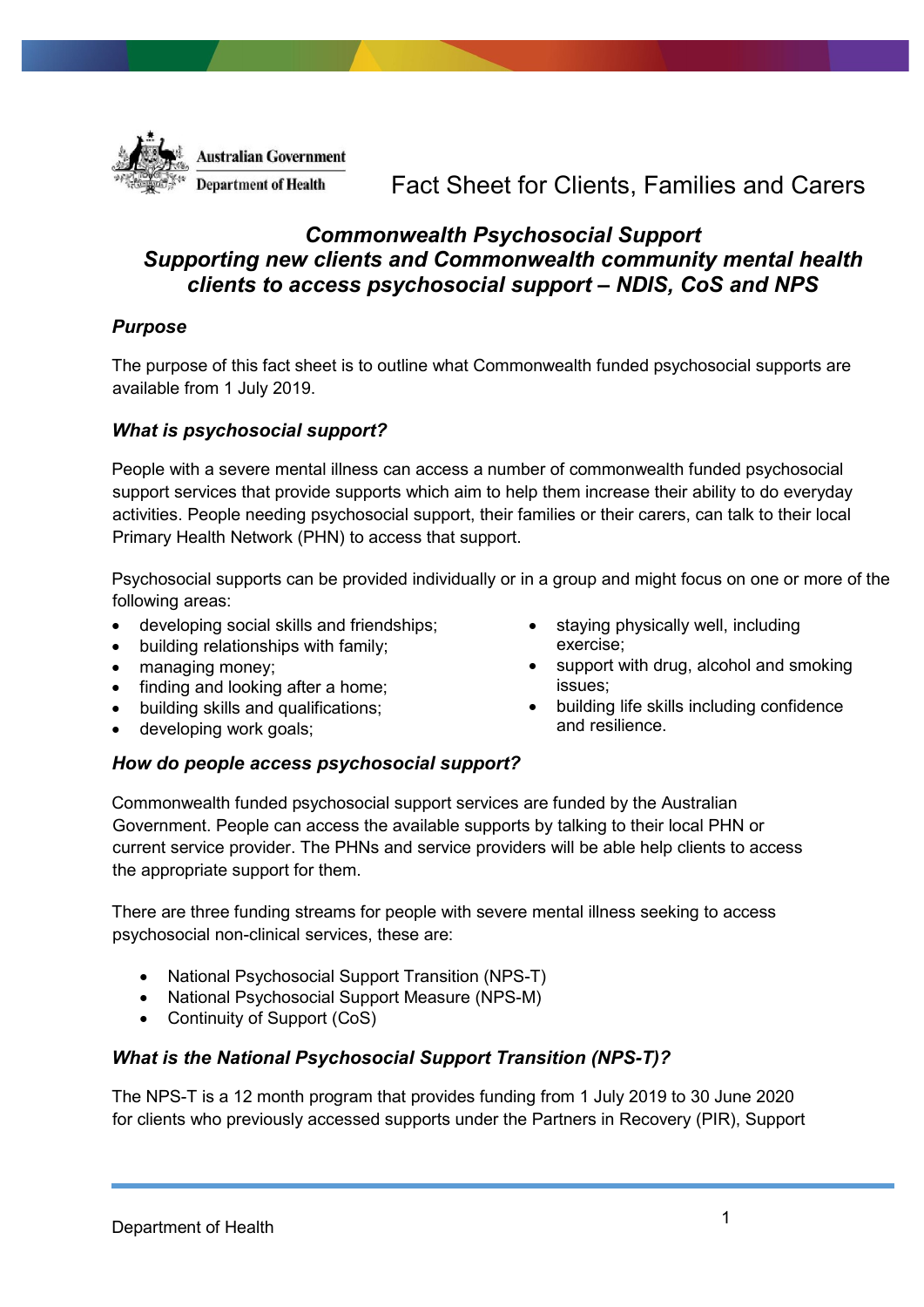for Day to Day Living (D2DL) and the Personal Helpers and Mentors Services (PHaMs) programs to test eligibility for the NDIS.

PHNs fund and commission service providers in your local area to deliver these psychosocial supports.

## *What is the National Psychosocial Support Measure (NPS-M)?*

The NPS-M is a program that provides funding for psychosocial support services for people with severe mental illness who also meet the following criteria:

- Have an associated level of reduced psychosocial functional capacity.
- Are not assisted by the National Disability Insurance Scheme (NDIS).
- Are not clients of the ceased Commonwealth community mental health programs (PIR, D2DL and PHaMs).

## *What is Continuity of Support?*

CoS is a program that provides psychosocial support to people who were previously accessing services under PIR, D2DL or PHaMs or under the 12 month transition NPS-T funding and have tested and been found ineligible for the NDIS.

Support and services commissioned through the PHNs will help clients to achieve similar outcomes to those they previously received from PIR, D2DL and PHaMs.

CoS became available on 1 July 2019.

## *How can I find out more information?*

Contacting your current service provider and/or local PHN is the best way to find out how to transition to these new arrangements and to get up-to-date information on the psychosocial supports available in your area.

Contact information for your local PHN can be found on the [Department of Health website](http://www.health.gov.au/) under ['PHN Contacts'](http://www.health.gov.au/internet/main/publishing.nsf/Content/PHN-Contacts).<www.health.gov.au/internet/main/publishing.nsf/Content/PHN-Contacts>